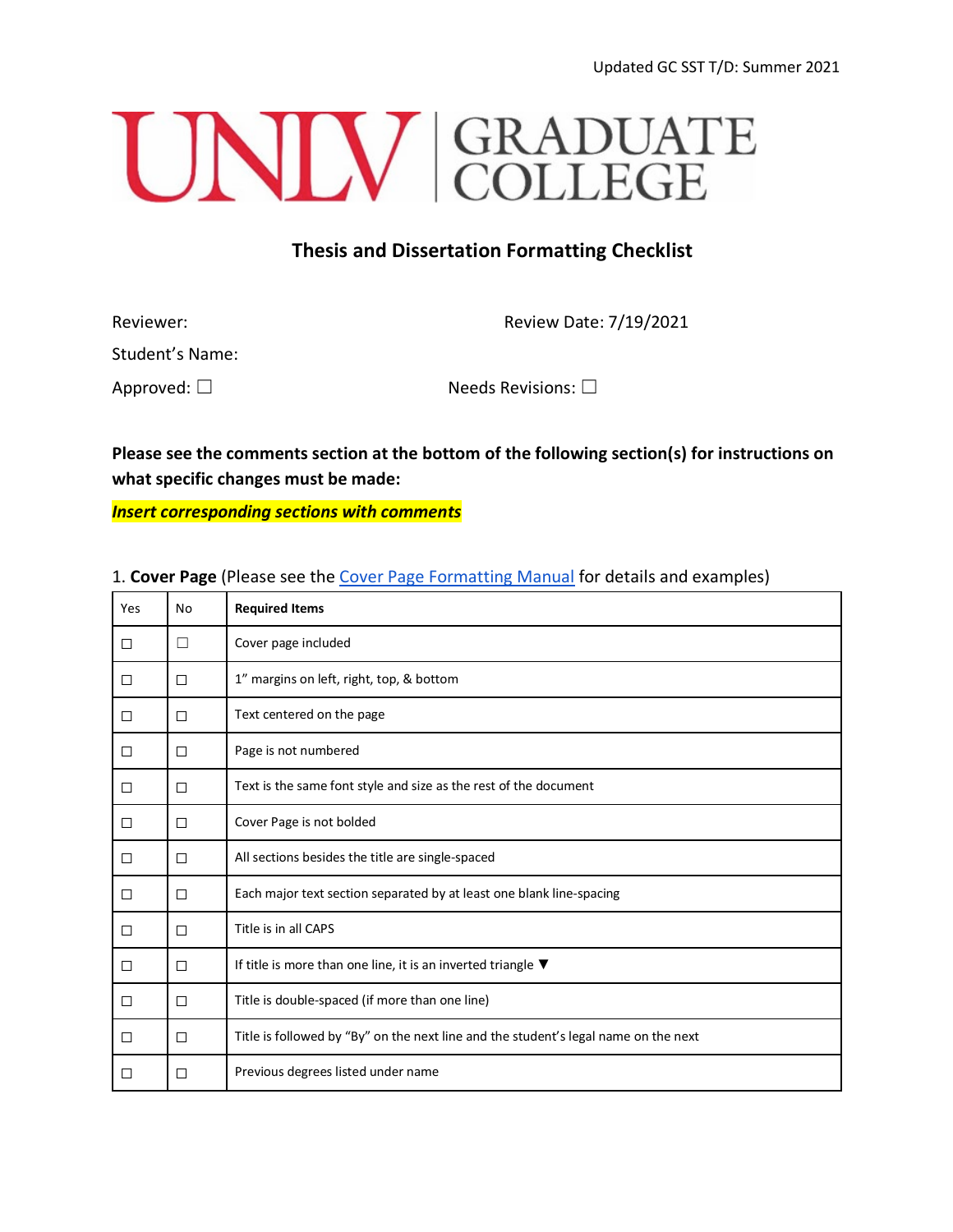| П      | П | The text "A <> submitted in partial fulfillment of the requirements for the" is split into<br>two lines. The line break is between "fulfillment" and "of" |
|--------|---|-----------------------------------------------------------------------------------------------------------------------------------------------------------|
| $\Box$ | П | Correct degree title listed                                                                                                                               |
| П      | П | Department, School/College, and The Graduate College are formatted as a single block<br>of text                                                           |
| □      | П | Correct department name listed                                                                                                                            |
| $\Box$ | П | Correct School/College name listed                                                                                                                        |
| □      | П | "The Graduate College" listed under College/School name                                                                                                   |
| $\Box$ | П | University of Nevada, Las Vegas and the date are grouped together                                                                                         |
| □      | П | UNLV is listed as "University of Nevada, Las Vegas"                                                                                                       |
| П      | П | Date is listed as the last month of the semester of official graduation (December, May, or August)<br>with correct year                                   |
| П      |   | Copy/Paste document title into Word to check for spelling errors                                                                                          |

Comments:

*Insert comments if necessary*

## 2. **Table of Contents** (Please see the [Table of Contents Formatting Manual f](https://www.unlv.edu/sites/default/files/page_files/27/ThesisDissertationGuide-TableOfContents-2021.pdf)or details and examples)

| Yes | No.    | <b>Required Items</b>                                                                                                                                                                          |
|-----|--------|------------------------------------------------------------------------------------------------------------------------------------------------------------------------------------------------|
|     | П      | Table of Contents is titled "Table of Contents"                                                                                                                                                |
|     | П      | All required items from the organization list appear in Table of Contents                                                                                                                      |
|     | $\Box$ | Styles for the levels of headings and titles are consistent in font, size, casing, etc.                                                                                                        |
|     | П      | Major sections in the text are organized as either sections, numbered sections or chapters<br>consistently between the Table of Contents and the text                                          |
|     | Ω      | Heading levels used in the table of contents are consistent between chapters (i.e. if<br>chapter 2 uses subsections in the table of contents so do all the other chapters with<br>subheadings) |

Comments: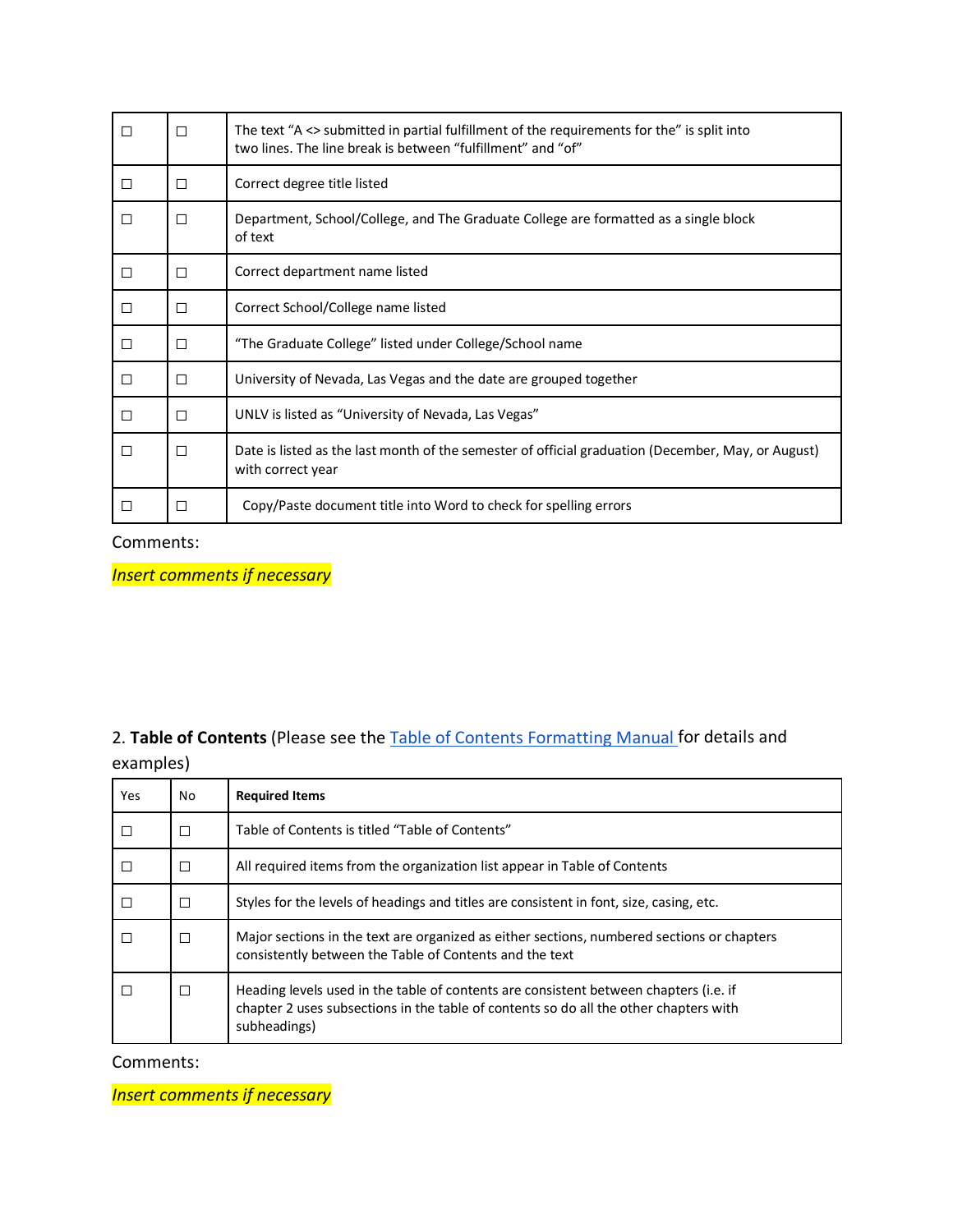| Yes    | No     | N/A    | <b>Document Order</b>                                                                                                                                                                                   |
|--------|--------|--------|---------------------------------------------------------------------------------------------------------------------------------------------------------------------------------------------------------|
| □      | □      | $\Box$ | Cover Page (required)                                                                                                                                                                                   |
| $\Box$ | $\Box$ | $\Box$ | Copyright page (optional)                                                                                                                                                                               |
| □      | $\Box$ | $\Box$ | Copyright page (optional) includes the correct date (if submitted in December, date<br>for the following year.                                                                                          |
| $\Box$ | $\Box$ | $\Box$ | Abstract (iii) (required)                                                                                                                                                                               |
| □      | $\Box$ | $\Box$ | Acknowledgements (optional)                                                                                                                                                                             |
| □      | $\Box$ | $\Box$ | Dedication (optional and does not have to be listed in Table of Contents)                                                                                                                               |
| □      | □      | $\Box$ | Preface (optional)                                                                                                                                                                                      |
| □      | $\Box$ | $\Box$ | Table of Contents (required but does not need to be listed in Table of Contents)                                                                                                                        |
| $\Box$ | □      | $\Box$ | List of Tables (only required for 5 or more tables)                                                                                                                                                     |
| □      | $\Box$ | $\Box$ | List of Figures (only required for 5 or more figures)                                                                                                                                                   |
| □      | $\Box$ | $\Box$ | List of Schemas (optional)                                                                                                                                                                              |
| $\Box$ | □      | $\Box$ | List of Algorithms (optional)                                                                                                                                                                           |
| □      | □      | $\Box$ | List of Plates (optional)                                                                                                                                                                               |
| $\Box$ | $\Box$ | $\Box$ | List of Abbreviations (optional)                                                                                                                                                                        |
| □      | $\Box$ | $\Box$ | Text (1) (required)                                                                                                                                                                                     |
| $\Box$ | $\Box$ | $\Box$ | Appendix (Appendices) (optional)                                                                                                                                                                        |
| □      | $\Box$ | $\Box$ | Bibliography/References (Required-can be placed at the end of the document or the<br>end of each chapter depending on the student's style guide. This can be omitted for<br>creative writing students.) |
| $\Box$ | □      | $\Box$ | Curriculum Vitae (required)                                                                                                                                                                             |

3. **Document Order** (Please see the [Document Order Formatting Manual](https://www.unlv.edu/sites/default/files/page_files/27/GradCollege-ThesisDissertationDocumentOrder3T.pdf) for details and examples)

### Comments: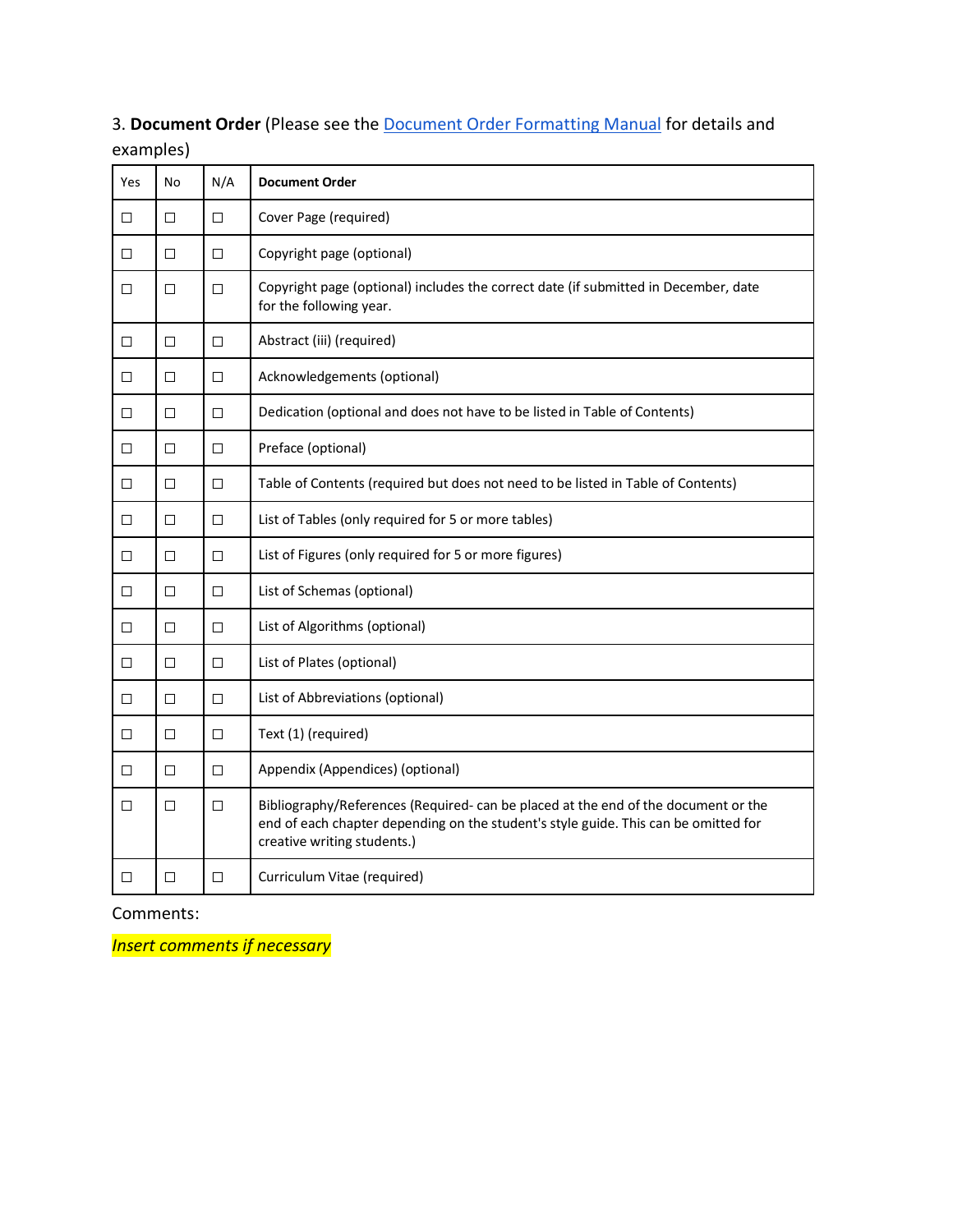4. **Margins** (Please see the [Margins and Page Numbers Formatting Manual](https://www.unlv.edu/sites/default/files/page_files/27/Graduate-MarginsandPageNumbersManual.pdf) for details and examples)

| Yes    | No     | <b>Required Items</b>                                                     |
|--------|--------|---------------------------------------------------------------------------|
| $\Box$ | $\Box$ | 1" margin on the left for all pages                                       |
| $\Box$ | $\Box$ | 1" margin on the right for all pages                                      |
| $\Box$ | $\Box$ | 1" margin on the top for all pages                                        |
| $\Box$ | $\Box$ | 1" margin on the bottom for all pages                                     |
| $\Box$ | $\Box$ | All chapters and major section titles start at the same point on the page |

#### Comments:

*Insert comments if necessary*

5. **Page Numbers** (Please see the [Margins and Page Numbers Formatting Manual](https://www.unlv.edu/sites/default/files/page_files/27/Graduate-MarginsandPageNumbersManual.pdf) for details and examples)

| <b>Yes</b> | No     | N/A    | <b>Required Items</b>                                                                                                  |
|------------|--------|--------|------------------------------------------------------------------------------------------------------------------------|
| $\Box$     | □      | $\Box$ | Page numbers are used                                                                                                  |
| $\Box$     | □      | $\Box$ | All page numbers are bottom center                                                                                     |
| $\Box$     | □      | □      | No page number on title page                                                                                           |
| $\Box$     | $\Box$ | □      | No page number on copyright page                                                                                       |
| $\Box$     | □      | □      | Abstract starts on page iii                                                                                            |
| $\Box$     | □      | □      | All front materials after the abstract but before chapter 1 are numbered with<br>lower case Roman Numerals (e.g., iii) |
| П          | $\Box$ | □      | Arabic Numerals are used starting on the first page of the first chapter or<br>section. The first page begins with 1.  |
| □          | □      | П      | No blank pages found in the document.                                                                                  |

#### Comments: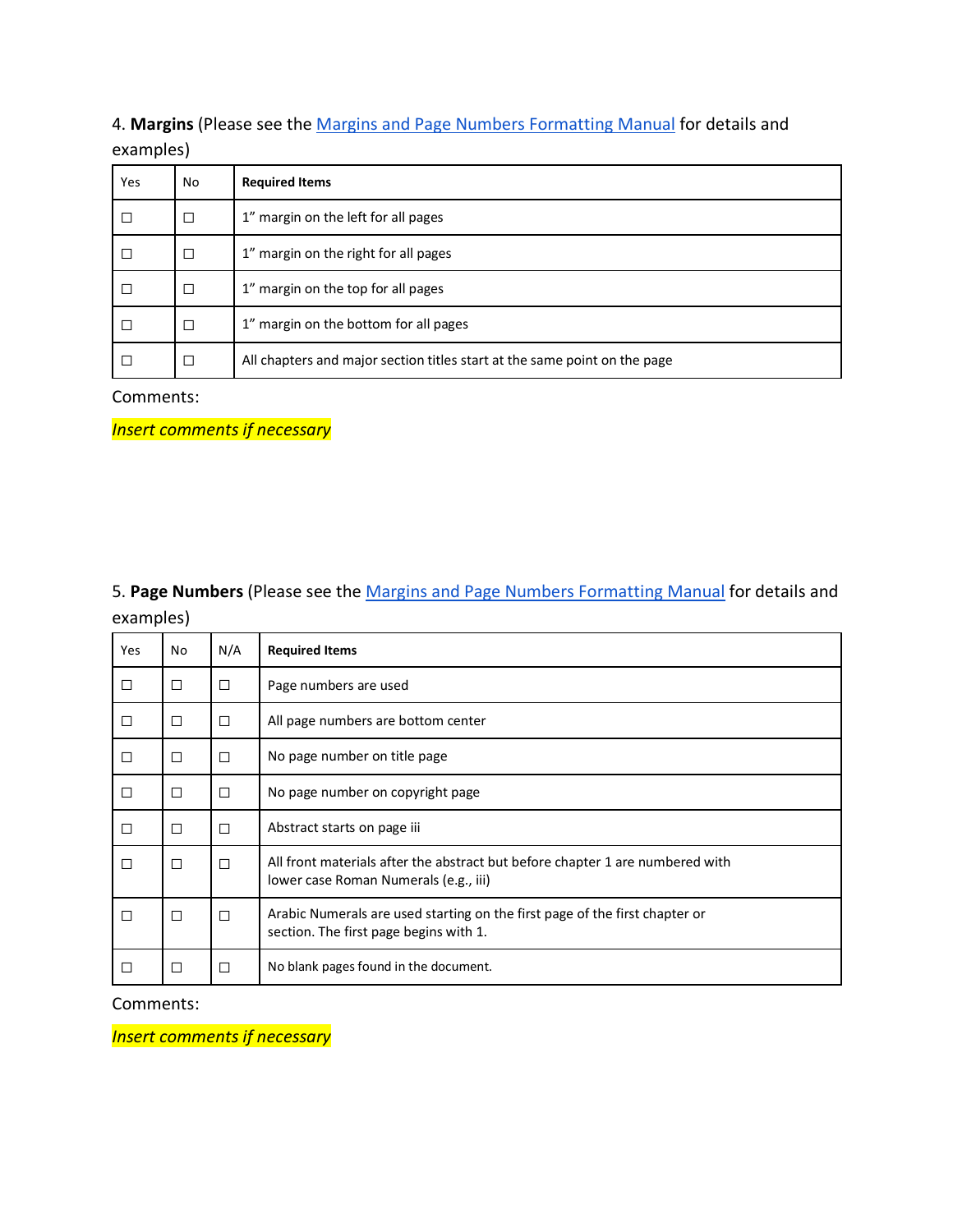# 6. **Tables and List of Tables** (Please see th[e Tables and List of Tables Formatting Manual](https://www.unlv.edu/sites/default/files/page_files/27/TablesandtheListofTablesManual.pdf) for

| Yes    | No     | N/A    | <b>Required Items</b>                                                                                                                 |
|--------|--------|--------|---------------------------------------------------------------------------------------------------------------------------------------|
| ⊠      | $\Box$ | $\Box$ | Are there any tables in the document? If not, select N/A and skip to the next section.                                                |
| $\Box$ | □      | □      | All tables are numbered                                                                                                               |
| $\Box$ | $\Box$ | $\Box$ | All tables have titles                                                                                                                |
| $\Box$ | $\Box$ | $\Box$ | Tables are clearly delineated from the text on all sides                                                                              |
| □      | □      | $\Box$ | All tables smaller than one page are embedded on one page or in the appendix                                                          |
| $\Box$ | $\Box$ | $\Box$ | All tables larger than one page in the text are neatly and reasonably split                                                           |
| $\Box$ | $\Box$ | $\Box$ | Items formatted in landscape are on a page that is formatted to landscape with the<br>page number bottom center landscape on the page |
| П      | П      | П      | Are there five or more tables in the document or a list of tables in the document? If<br>no, select N/A and skip to the next section  |
| П      | П      | $\Box$ | List of Tables included in the document and Table of Contents                                                                         |
| □      | □      | □      | Heading and spacing of List of Tables matches Table of Contents                                                                       |
| П      | □      | $\Box$ | If ellipses are used in Table of Contents then ellipses are used in the List of Tables<br>and vice versa                              |

details and examples)

Comments:

*Insert comments if necessary*

7. **Figures and List of Figures** (Please see the [Figures and List of Figures Formatting Manual](https://www.unlv.edu/sites/default/files/page_files/27/OrganizationThesisDissertation-ListOfFigures.pdf) for details and examples)

| Yes    | No | N/A | <b>Required Items</b>                                                                   |
|--------|----|-----|-----------------------------------------------------------------------------------------|
| □      | □  | □   | Are there any figures in the document? If not, select N/A and skip to the next section. |
| Е      | □  | П   | All figures are numbered                                                                |
| $\Box$ | □  |     | All figures have titles                                                                 |
| $\Box$ | □  | □   | Figures are clearly delineated from the text on all sides                               |
| E      | □  | П   | All figures are embedded on a single page or in the appendix                            |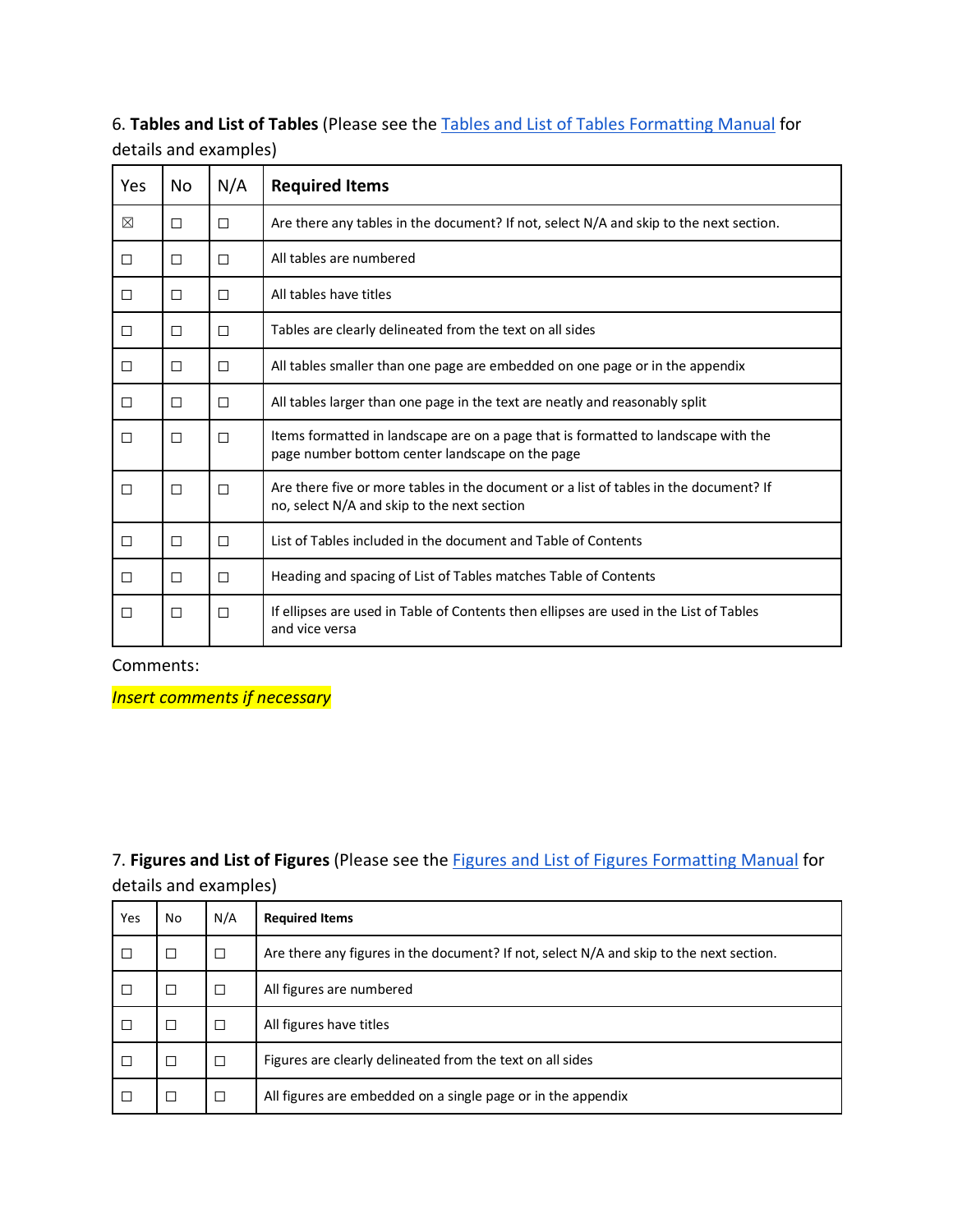|  | $\Box$ | Items formatted in landscape are on a page that is formatted to landscape with the page<br>number bottom center landscape on the page |
|--|--------|---------------------------------------------------------------------------------------------------------------------------------------|
|  | П      | Are there five or more figures in the document or a list of tables in the document? If<br>no, select N/A and skip to the next section |
|  | П      | List of Figures included in the document and Table of Contents                                                                        |
|  | П      | Heading and spacing of List of Figures matches Table of Contents                                                                      |
|  | □      | If ellipses are used in Table of Contents then ellipses are used in the List of Figures<br>and vice versa                             |

## Comments:

*Insert comments if necessary*

## 8. **Curriculum Vitae** (Please see the [Curriculum Vitae Formatting Manual](https://www.unlv.edu/sites/default/files/page_files/27/ThesisDissertationGuide-CurriculumVitae-2021.pdf) for details and examples)

| Yes    | No | <b>Required Items</b>                                                                                                                                                                                                                         |
|--------|----|-----------------------------------------------------------------------------------------------------------------------------------------------------------------------------------------------------------------------------------------------|
| $\Box$ | □  | Labeled "Curriculum Vitae"                                                                                                                                                                                                                    |
| $\Box$ | П  | Last item in document                                                                                                                                                                                                                         |
| □      | □  | Listed in Table of Contents                                                                                                                                                                                                                   |
| $\Box$ | П  | Numbered in sequence with the rest of the document                                                                                                                                                                                            |
| $\Box$ | П  | Does not include personal address/telephone information (UNLV information is fine)                                                                                                                                                            |
| П      | □  | Provides some form of contact information so peers and other researchers can contact<br>individuals regarding their work. We encourage you to use a non-UNLV email address, because<br>you lose access to this email address after 2-3 years. |

Comments: